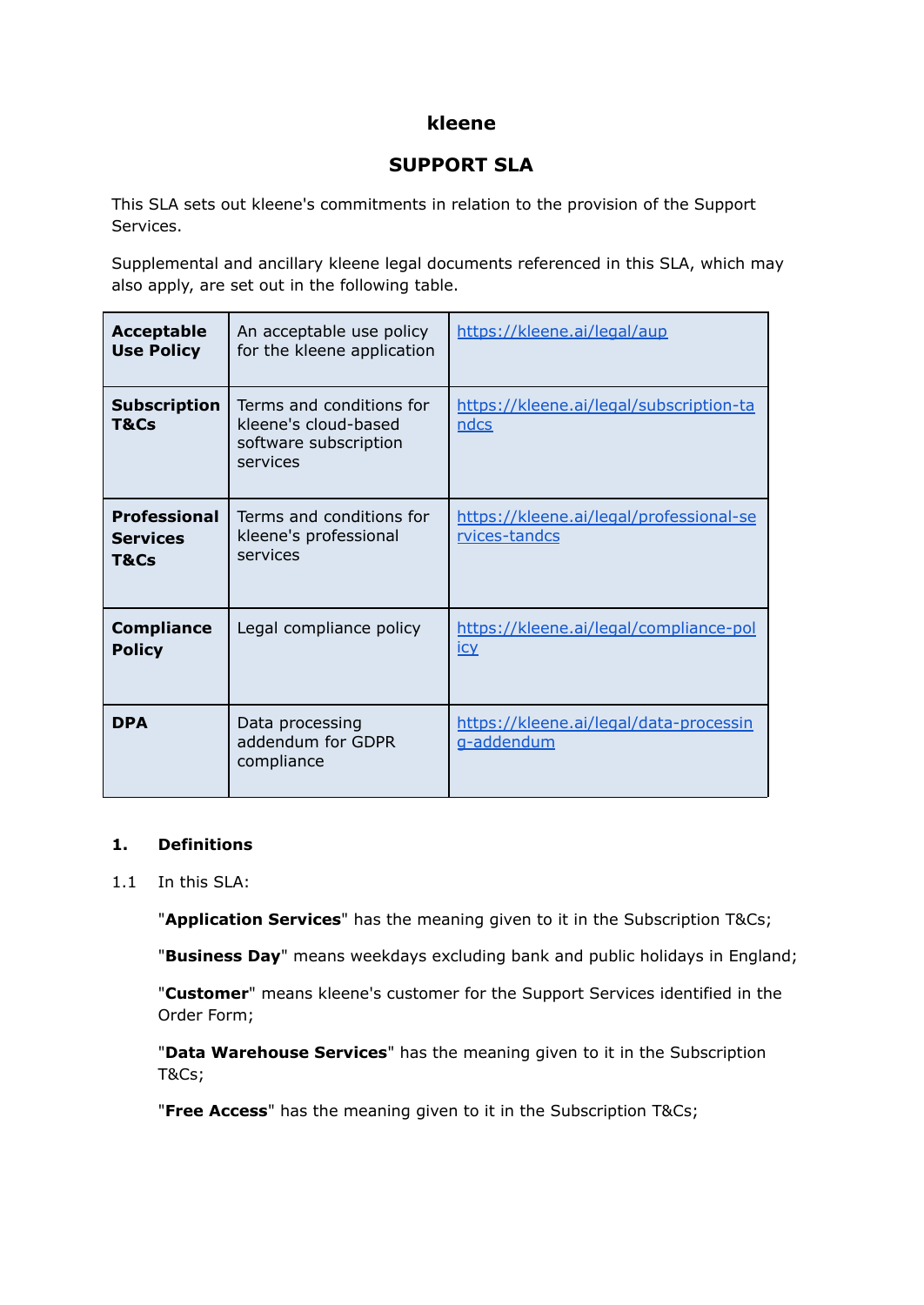"**kleene**" means Minoro Ltd (trading as kleene and kleene.ai), a company incorporated in England and Wales (registration number 10657177) having its registered office at 11 Bracken Place, Bedford, United Kingdom, MK41 0TG;

"**Input Data**" has the meaning given to it in the Subscription T&Cs;

"**Issues**" means bugs, errors, performance issues, availability issues, security issues and other issues relating to the Software Services that are notified by the Customer to kleene in accordance with this SLA;

"**Order Form**" means a written order for the provision of the Software Services by kleene to the Customer made under the Subscription T&Cs;

"**SLA**" means this service level agreement, as it may be updated from time to time in accordance with the Subscription T&Cs;

"**Software Services**" means the Application Services and, if they are provided or to be provided by kleene in accordance with an Order Form, the Data Warehouse Services;

"**Snowflake**" has the meaning given to it in the Subscription T&Cs;

"**Subscription**" has the meaning given to it in the Subscription T&Cs;

"**Support Hours**" means 09:00 to 17:00 GMT/BST on a Business Day;

"**Support Services**" means the provision of support services to the Customer in relation to the Software Services in accordance with this SLA, including:

- (a) the provision of User Documentation;
- (b) the provision of a helpdesk;
- (c) assistance with specific questions regarding the use of the Software Services; and
- (d) the investigation, reporting on and resolution of Issues;

"**Support Tier**" means the particular package of Support Services that kleene has agreed to provide to the Customer in accordance with an Order Form, being standard support, premium support or enterprise support as defined in the table below;

"**Tickets**" means support tickets raised by the Customer under this SLA requesting the provision of support in relation to an Issue or Issues; and

"**User Documentation**" means the user manual and/or other documentation for the Application Services published and maintained by Kleene at <https://docs.kleene.ai/>.

### **2. Support Services**

2.1 The content of the Support Services shall depend upon the Customer's Support Tier, as defined in the following table.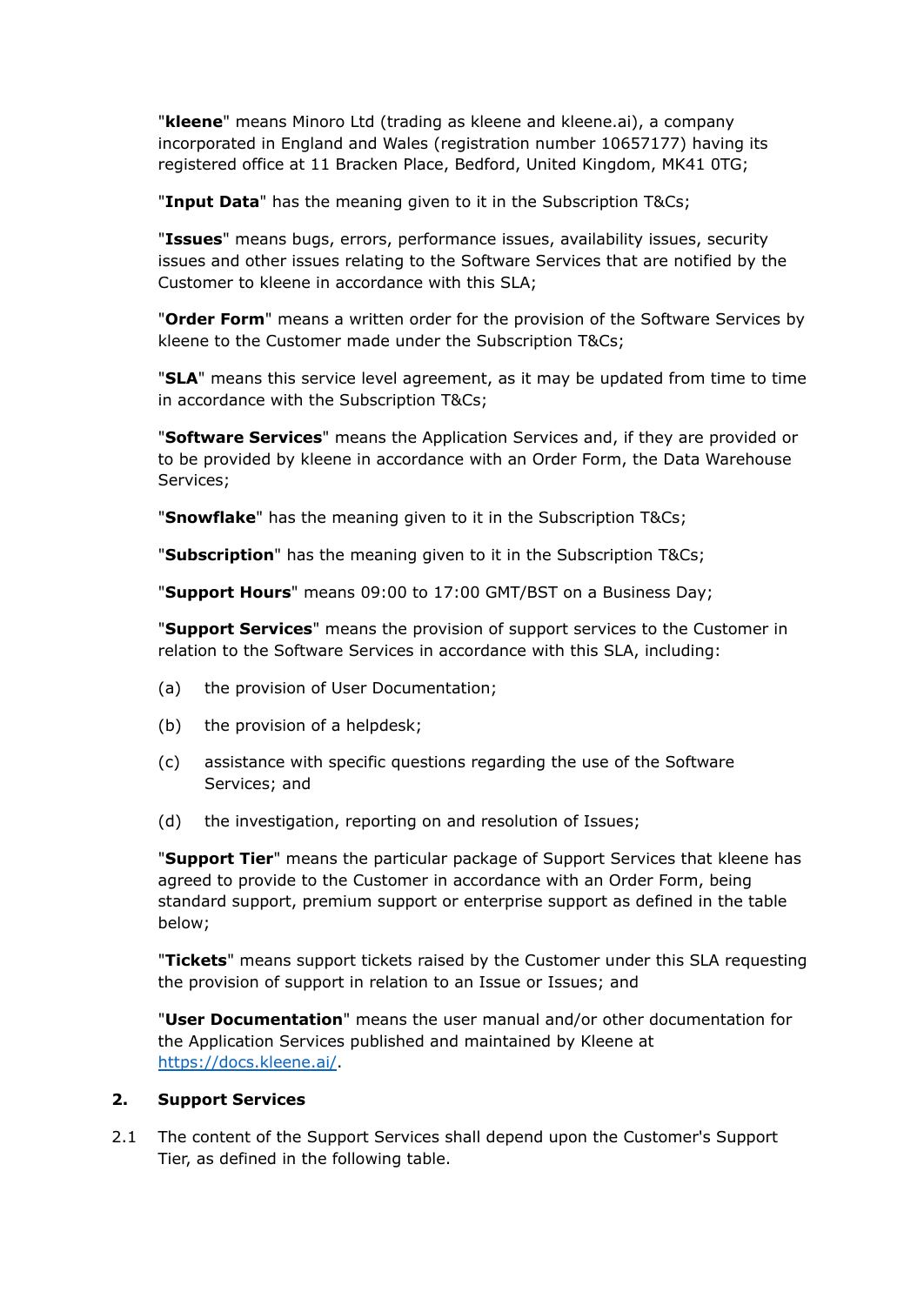| <b>Success Plan Offering</b>                                                                                                                                                                                                                                                                                                | <b>ESSENTIALS</b>                                                   | <b>ENTERPRISE</b>                                                                                     | <b>BUSINESS CRITICAL</b>                                                                                                       |
|-----------------------------------------------------------------------------------------------------------------------------------------------------------------------------------------------------------------------------------------------------------------------------------------------------------------------------|---------------------------------------------------------------------|-------------------------------------------------------------------------------------------------------|--------------------------------------------------------------------------------------------------------------------------------|
| kleene support portal &<br>kleene.ai documentation<br>access                                                                                                                                                                                                                                                                | Yes                                                                 | Yes                                                                                                   | Yes                                                                                                                            |
| <b>Technical support coverage:</b><br>kleene Technical Support<br>team is on hand to answer<br>questions and help customers<br>with the Application Sofware<br>(kleene app) technical issues.                                                                                                                               | Standard Support Hours<br>via Support Portal<br>(support@kleene.ai) | <b>Standard Support Hours</b><br>via Support Portal<br>(support@kleene.ai)<br>via Online Support Chat | 24/7 - 7 days a week<br>via Support Portal<br>(support@kleene.ai)<br>via Online Support Chat<br>via Slack Support<br>via Phone |
| <b>Private slack channel: Ability No</b><br>to directly connect with kleene<br><b>Customer Success Manager</b><br>and Customer Success<br>Engineers                                                                                                                                                                         |                                                                     | <b>No</b>                                                                                             | Yes                                                                                                                            |
| <b>Proactive Services:</b>                                                                                                                                                                                                                                                                                                  |                                                                     |                                                                                                       |                                                                                                                                |
| Implementation/Onboarding<br>: Our onboarding team will<br>enable customers to use the<br>kleene platform.                                                                                                                                                                                                                  | Yes<br>1 x 60 min training session<br>1 x 60 min deployment session | Yes<br>1 x 60 min training session<br>1 x 60 min deployment session                                   | Yes - bespoke concierge<br>service onboarding                                                                                  |
| <b>Named Technical Support</b><br>Analyst: : A named technical<br>suport analyst will serve as an<br>ongoing point of contact and<br>provide customers with<br>analytics support:<br>- Queries specific to data<br>modelling<br>Advisory council on data<br>best practise<br>- Technical support<br>Expert analyst coaching | <b>No</b>                                                           | Yes<br>4h per quarter (included)                                                                      | Yes<br>12h per quarter (included)                                                                                              |
| <b>Access to Customer</b><br><b>Success:</b>                                                                                                                                                                                                                                                                                |                                                                     |                                                                                                       |                                                                                                                                |
| <b>Dedicated Customer</b><br>Success Manager: A named<br>CSM will serve as an ongoing<br>point of contact and conduct<br>quarterly business reviews to<br>ensure customers'<br>requirements are being met<br>and value is being realised<br>from the platform.                                                              | No                                                                  | Yes                                                                                                   | Yes                                                                                                                            |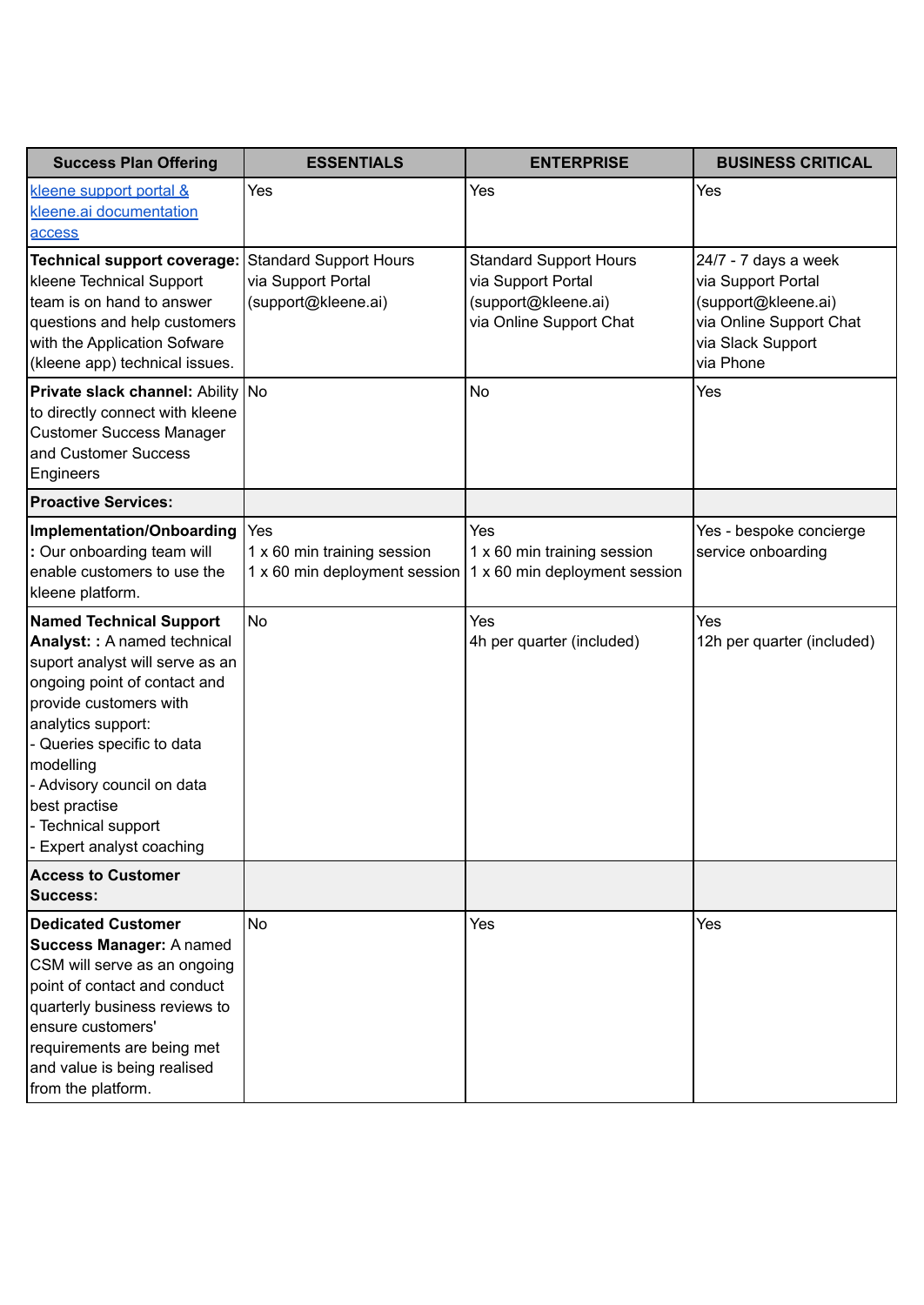| <b>Early Tech Access: Access</b> | INo. | No. | Yes |
|----------------------------------|------|-----|-----|
| to the kleene product            |      |     |     |
| community & early access to      |      |     |     |
| new functionality                |      |     |     |
| $[$ (beta/prototype), with       |      |     |     |
| subsequent discovery             |      |     |     |
| sessions to explore feedback.    |      |     |     |

- 2.2 kleene shall make available to the Customer a helpdesk for reporting Issues via the channels specified in the table above.
- 2.4 kleene shall ensure that the helpdesk is operational and adequately staffed during Support Hours.
- 2.5 The Support Services shall where practicable be provided remotely, save to the extent that the parties agree otherwise in writing.
- 2.6 If specified for the Customer's Support Tier, kleene shall appoint a *Customer Success Manager* to engage with the Customer and assist the Customer in achieving its desired outcomes using the Software Services.
- 2.7 The Customer acknowledges that support for any Data Warehouse Services will be provided by or through kleene and not directly by Snowflake; the Customer must not contact Snowflake in relation to support for any Data Warehouse Services.

### **3. Customer obligations**

- 3.1 The Customer may use the helpdesk for the purposes of creating Tickets, reporting Issues and receiving the Support Services; and the Customer must not use the online helpdesk for any other purposes.
- 3.2 The Customer shall ensure that all requests for Support Services that it may make from time to time shall be made through the helpdesk.
- 3.3 The Customer must comply with the Acceptable Use Policy in relation to its use of the helpdesk.

### **4. Response and resolution**

- 4.1 Issues raised through the Support Services shall be classified by kleene, acting reasonably, as critical, serious, moderate or minor, based upon the impact upon the Customer.
- 4.2 kleene shall use all reasonable endeavours to respond to requests for Support Services promptly. kleene shall aim to do so in accordance with the following table: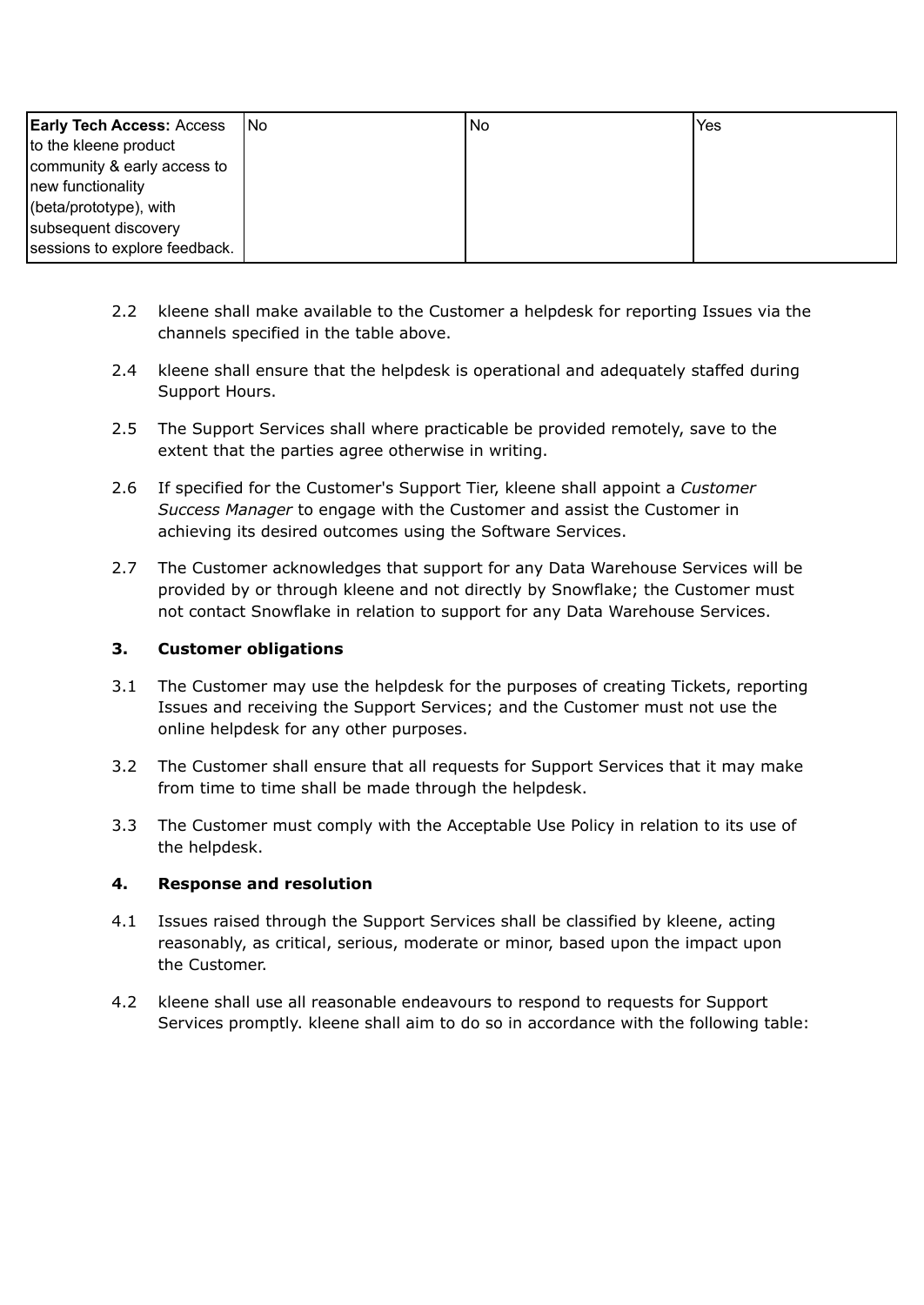| Issue<br>Classific-atio | Issue description                                                                                                                                                                       | Target response time from time issue is reported by Customer |                 |                 |
|-------------------------|-----------------------------------------------------------------------------------------------------------------------------------------------------------------------------------------|--------------------------------------------------------------|-----------------|-----------------|
| n                       |                                                                                                                                                                                         | Standard                                                     | Premium         | Enterprise      |
| Critical                | The entirety or a core part<br>of the Software Services is<br>unavailable; no workaround<br>is available                                                                                | 4 Support Hours                                              | 2 Support Hour  | 1 Support Hour  |
| High                    | The Software Services or a<br>core part of the Software<br>Services is significantly<br>degraded; no workaround is<br>available                                                         | 8 Support Hours                                              | 4 Support Hours | 2 Support Hours |
| Medium                  | The Software Services or a<br>core part of the Software<br>Services is impaired but still<br>functional, or a non-core<br>part of the Software<br>Services is significantly<br>degraded | 1 Business Day                                               | 1 Business Day  | 4 Support Hours |
| Low                     | Any Issues not falling within<br>the preceding categories,<br>including cosmetic and other<br>minor Issues                                                                              | 2 Business Days                                              | 2 Business Days | 1 Business Day  |

- 4.3 kleene shall use reasonable endeavours promptly to resolve Issues through the Support Services, taking into account the severity of the Issue, but does not guarantee particular resolution times.
- 4.4 Notwithstanding any other provision of this SLA, kleene gives no commitments to the Customer in relation to support provided with respect to Free Access use of the Software Services.

### **5. Service credits**

5.1 If kleene fails to meet the response times specified in the table in Clause 4.2, then the Customer shall be entitled to service credits as follows:

| Number of failures in calendar month | Service credits percentage* |
|--------------------------------------|-----------------------------|
| Less than 3                          | $0\%$                       |
| 3 to 5                               | 2.5%                        |
| 5 to 10                              | 5%                          |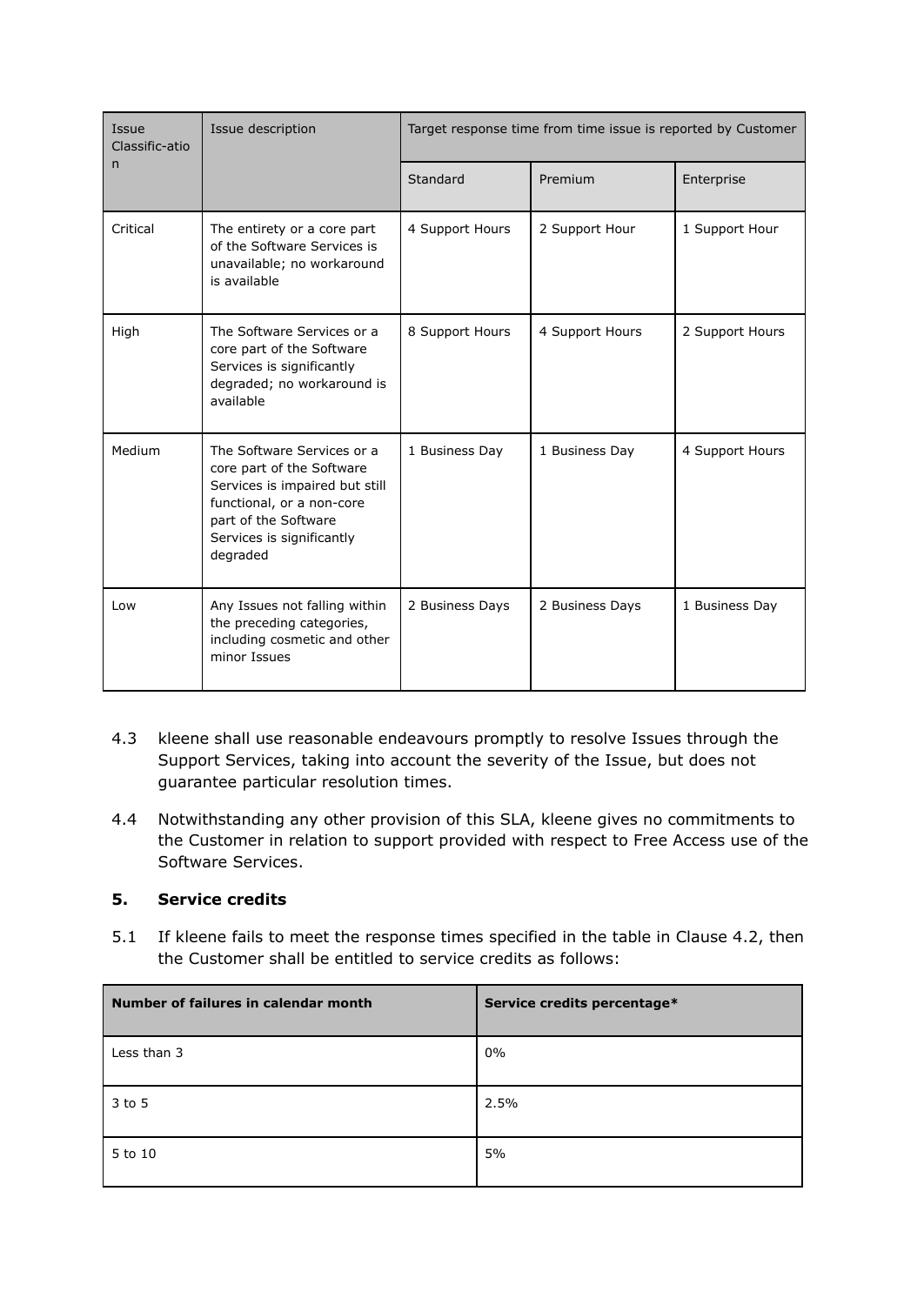| More than 10 | 10% |
|--------------|-----|
|              |     |

\*The service credit percentage shall be applied to the fees payable by the Customer to kleene with respect to the provision of the Software Services, plus any supplemental fees payable by the Customer to kleene with respect to Support Services, during the relevant calendar month (such fees to be calculated by kleene acting reasonably).

- 5.2 kleene shall deduct an amount equal to the service credits due to the Customer under this Clause 4 from amounts invoiced in respect of the fees payable by the Customer to kleene with respect to the Software Services and any supplemental fees payable by the Customer to kleene with respect to Support Services. All remaining service credits shall be deducted from each invoice issued following the reporting of the relevant failure to meet the service commitment, until such time as the service credits are exhausted.
- 5.3 Service credits shall be the sole remedy of the Customer in relation to any failure by kleene to meet the response targets in Clause 4.2, except where the failure amounts to a material breach of the Subscription.
- 5.4 Upon the termination of a Subscription, the Customer's entitlement to service credits shall immediately cease, save that service credits earned by the Customer shall be offset against any amounts invoiced by kleene in respect of Support Services following such termination.

### **6. Limits on Support Services**

- 6.1 The Support Services do not include:
	- (a) strategic advice on the structuring or restricting of Input Data (or any other data);
	- (b) converting Input Data (or any other data) from one format or structure to another format or structure before ingestion by the Software Services;
	- (c) advice upon the implementation of features of the Software Services in the context of the Customer's business, systems and/or requirements;
	- (d) training services (not including assistance and advice in relation specific Issues relating to the use of the Software Services); or
	- (e) any services that kleene has agreed to provide to the Customer under the Professional Services T&Cs.
- 6.2 kleene shall have no obligation to provide Support Services in respect of any Issue caused in whole or part by:
	- (a) any other software, systems and services that are not expressly part of the Software Services;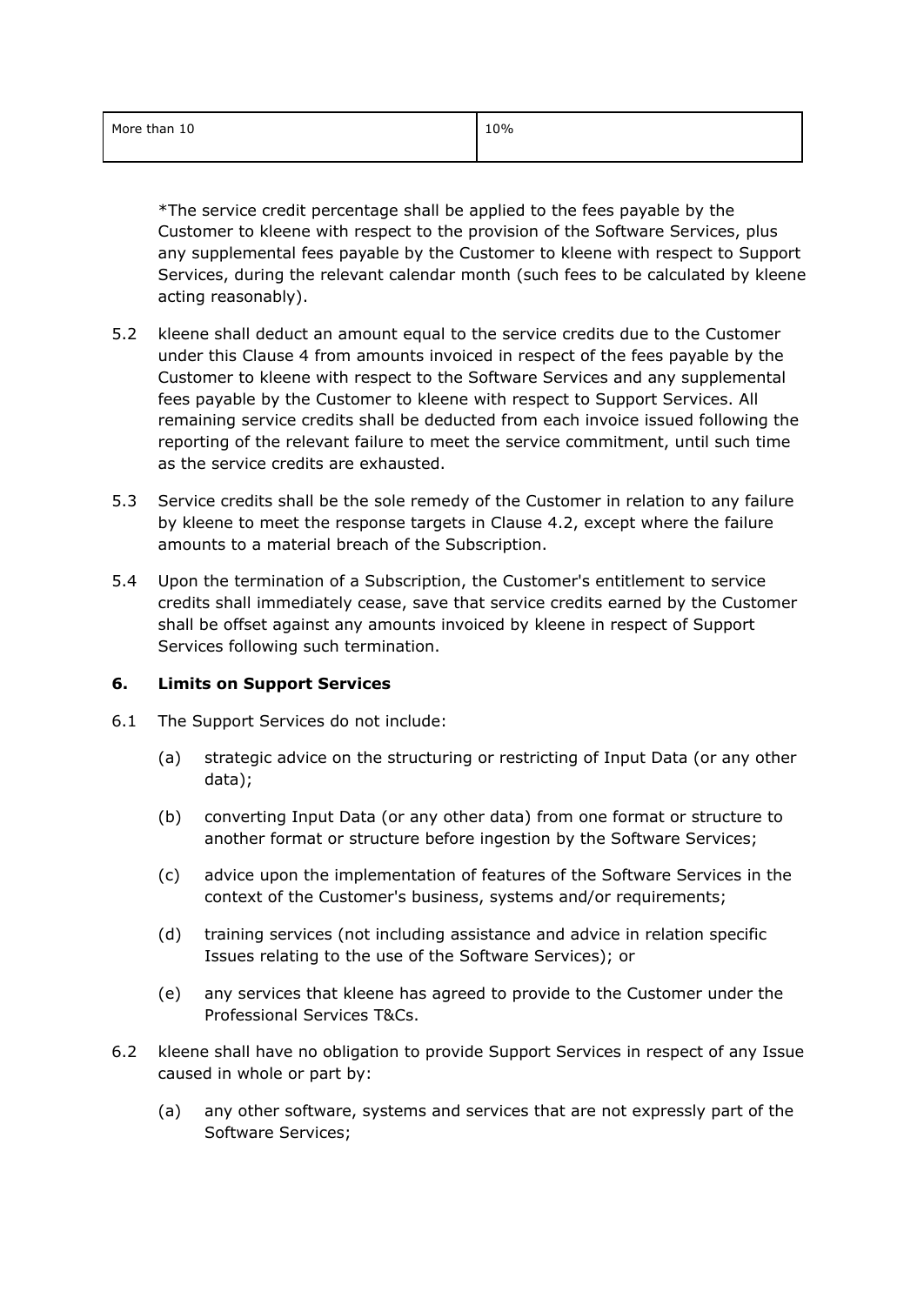- (b) any changes to, or defects or faults in, or unavailability of, any third party application programming interfaces used by the Software Services;
- (c) improper use, incorrect use of or damage to the Software Services by the Customer or any Customer user;
- (d) use of the Software Services by the Customer or any Customer user in combination with any software, systems or services not approved or designated by kleene for use with the Software Services, or any fault in any such software, systems or services;
- (e) the uploading of any data to the Software Services that is not in a form approved or designated by kleene for use with the Software Services; or
- (f) any breach of the Customer's obligations under this SLA or the Subscription T&Cs.
- 6.3 The Customer acknowledges that kleene may when providing Support Services direct the Customer to the User Documentation where appropriate.

### 6.4 If:

- (a) kleene performs work in relation to an Issue notified by the Customer to kleene; and
- (b) kleene subsequently becomes aware that the Issue was caused or primarily caused by: (i) the acts or omissions of the Customer or a third party; or (ii) any Customer or third party database, data, software or systems,

then kleene may charge the Customer for such work on the basis of its standard time-based charging rates, and the provisions of the Subscription T&Cs relating to charges, payments and late payments shall apply with respect to such charges.

### **7. Warranties**

- 7.1 kleene warrants to the Customer that:
	- (a) kleene will provide the Support Services with reasonable care and skill; and
	- (c) in the provision of the Support Services and the performance of its other obligations under this SLA, kleene shall comply with the Compliance Policy.
- 7.2 The Customer warrants to kleene that, in the receipt of the Support Services and the performance of its other obligations under this SLA, the Customer shall comply with the Compliance Policy.
- 7.3 Save where otherwise provided in this SLA, kleene gives no warranty or other undertaking that all faults in or interruptions to the Software Services will be fixed, or that they will be fixed within a specified time.

### **8. Data protection**

8.1 The processing of Customer Personal Data by kleene on behalf of the Customer in relation to the Support Services shall be governed by and subject to the DPA.